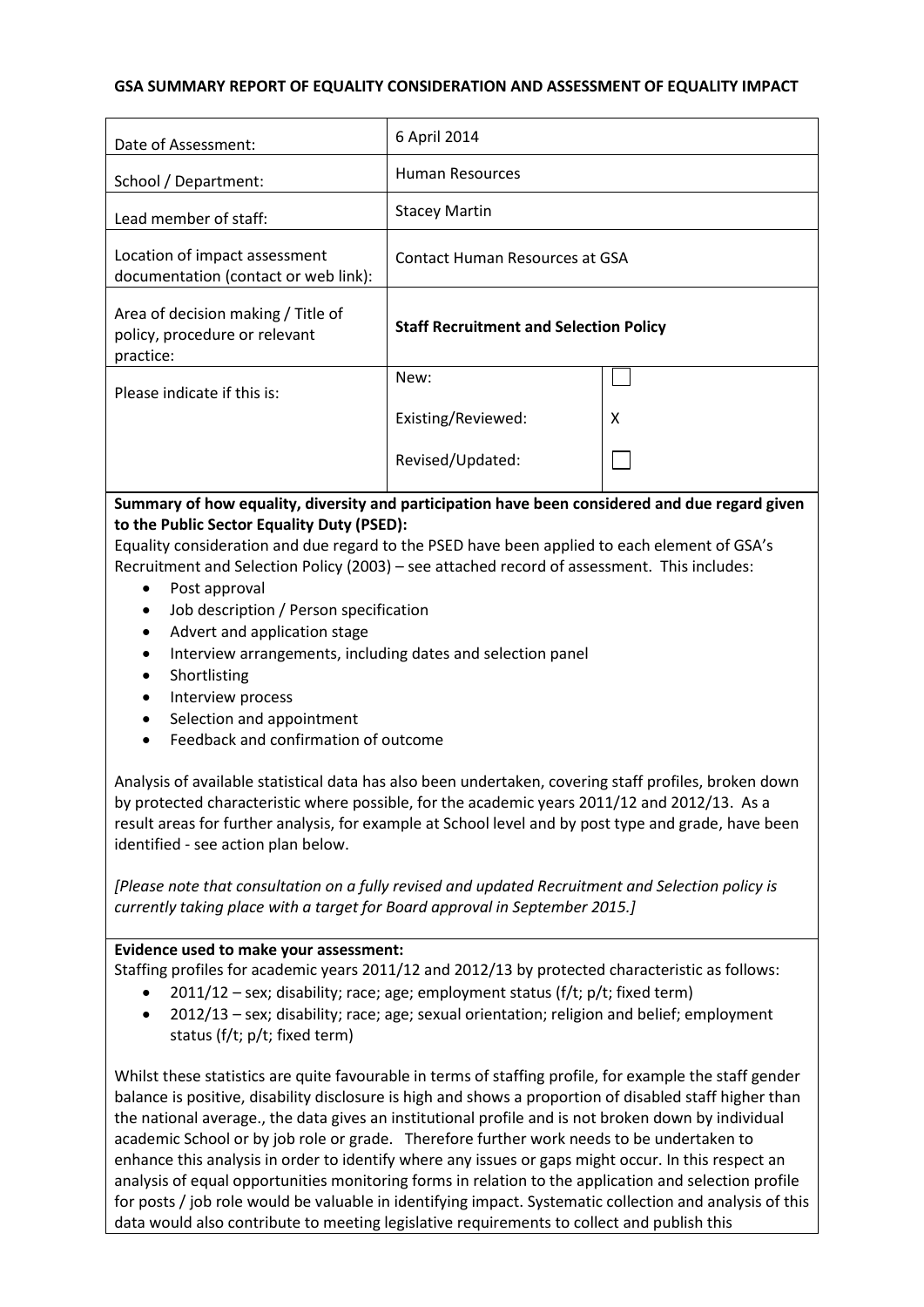#### information.

It is noted that there is no evidence available from feedback received from staff or applicants in respect of their experience of the process and future assessments would benefit from the collection and analysis of this information. It may be possible to include relevant questions in a GSA staff survey or by systematically seeking feedback early in the employment period.

## **Outline any positive or negative impacts you have identified:**

All impacts are outlined in detail in the record of assessment attached. The potential for significant negative equality impact has been identified across all stages of the procedure / process and these are summarised as follows:

- There is no clear delineation between policy and procedure / process negative impact for all protected characteristics through lack of clarity and understanding of the need to include an equality perspective and reference to the PSED
- Legislative references are out of date ref Equality Act 2010; specific duties 2012; BAUK requirements
- Whilst equality is included in the current documentation it is not embedded into the process at every stage – this 'bolt on' approach has the potential to incur negative impact for all protected characteristics by failing to take account of difference through each stage
- The language used has the potential to militate against due regard, for example through the implication that everyone is treated the same
- A lack of emphasis on the responsibility of staff to abide by / implement equality principles throughout the process – potential negative impact on all protected characteristics as a result of a lack of understanding by staff
- There is a lack of guidance and integration of equality consideration into the collation and review of job descriptions and person specifications and the conducting of interviews / the interview process – potential negative impact on all protected characteristics where account is not taken of appropriate skills, knowledge and experience which is often set at a higher level than is necessary promoting exclusivity rather than an accessible, inclusive approach; a lack of agreed questions may lead to in appropriate lines of inquiry and a lack of objectivity; voting precludes objectivity
- Accessibility in respect of applications and setting of interview dates potential negative impact for disabled candidates or those with caring or similar responsibilities / commitments (eg health)

## **Summary of the actions you have taken or plan to take as a result:**

Policy, support and guidance to be revised by September 2014 Actions to be taken are as follows:

- 1. Further statistical analysis as indicated above
- 2. Collection and analysis of qualitative evidence from both staff and potential staff
- 3. Rewrite of recruitment policy and procedure/process which addresses all aspects of potential negative equality impact and embeds equality consideration and due regard to the PSED at each stage
- 4. Guidance to be produced to support the implementation of the policy and procedure
- 5. Review and development of recruitment and selection training to in line with the new policy and procedure and guidance and to promote and reflect the Equality Act 2010 and the PSED
- 6. Annual review of the revised policy and procedure

## **Summary of what you anticipate will change as a result of your actions and where / when will these be reported and reviewed:**

- Alignment of policy and practice with legislation and GSA's ethos and ambition
- Better understanding of staffing profile and any issues / gaps at School level and across all job categories and pay scales
- Increased awareness by staff of potential equality impact and the importance of giving due